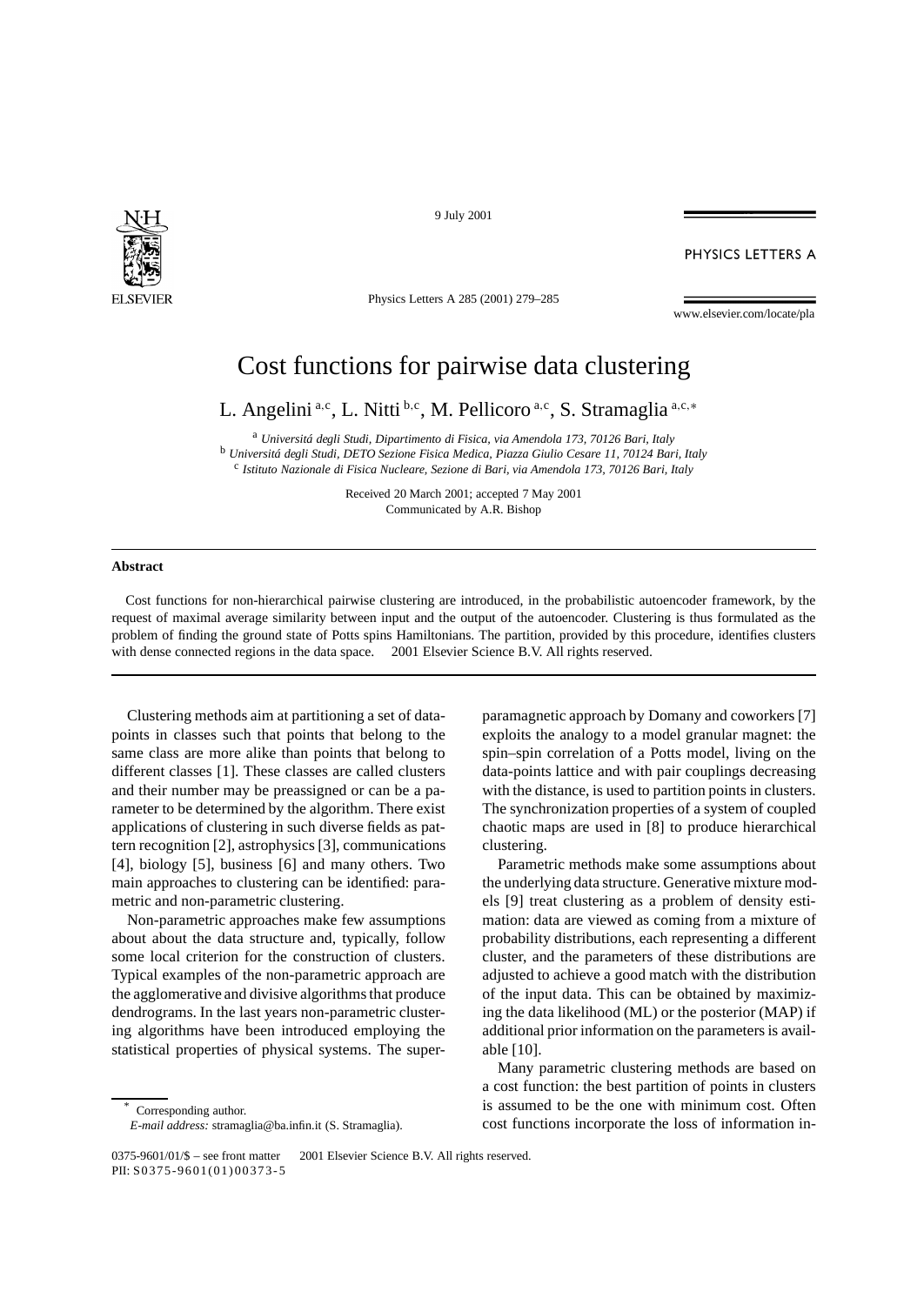curred by the clustering procedure when trying to reconstruct the original data from the compressed cluster representation: the most popular algorithm to optimize a cost function is *K*-means [9]. Starting from a statistical *ansatz* and invoking maximum likelihood leads to a cost function which has been observed to work for clustering financial time series [11].

It is important to stress the difference between *central* clustering, where it is assumed that each cluster can be represented by a prototype [12], and *pairwise* clustering where data are indirectly characterized by pairwise comparison instead of explicit coordinates [13]; pairwise algorithms require as input only the matrix of dissimilarities. Obviously the choice of the measure of dissimilarity is not unique and it is crucial for the performance of any pairwise clustering method. It is worth remarking that it often happens that the dissimilarity matrix violates the requirements of a distance measure, i.e., the triangular inequality does not necessarily holds.

Folded Markov chains are used in the probabilistic autoencoder framework to derive cost functions for clustering [14]. Some examples of two-stage folded Markov chains, and the corresponding algorithms for clustering and topographic mapping [15], are thoroughly analyzed in [16], where it is also shown that the cost function for pairwise clustering, introduced in [13], may be seen as a consequence of Bayes' theorem and the requirement of minimal average distorsion in a probabilistic autoencoder.

It is the purpose of this Letter to introduce a new class of cost functions for pairwise clustering which can be obtained, in the autoencoder frame, by requiring *maximal similarity* instead of minimal distorsion. We show that the cost functions here introduced provide a non-hierarchical clustering of points where dense connected regions of points in the data space are recognized as clusters.

Let us now discuss autoencoders described by one-stage folded Markov chains. Let us consider a point  $x$ , in a data space, sampled with probability distribution  $P_0(x)$ ; a code index  $\alpha \in \{1, ..., q\}$  is assigned to *x* according to conditional probabilities  $P(\alpha|x)$ . A reconstructed version of the input, *x'*, is then obtained by use of the Bayesian decoder:

$$
P(x'|\alpha) = \frac{P(\alpha|x')P_0(x')}{P(\alpha)}.
$$
 (1)

The joint distribution of *x*,  $x'$  and  $\alpha$ , describing this encoding–decoding process, is

$$
P(x, x', \alpha) = P_0(x)P(\alpha|x)P(x'|\alpha); \qquad (2)
$$

owing to (1), the joint distribution reads

$$
P(x, x', \alpha) = \frac{P_0(x)P_0(x')P(\alpha|x)P(\alpha|x')}{P(\alpha)}.
$$
 (3)

The conditional probabilities  ${P(\alpha|x)}$  are the free parameters that must be adjusted to force the autoencoder to emulate the identity map on the data space.

Let  $d(x, x')$  be a measure of the distorsion between input and output of the autoencoder. The average distorsion is then given by

$$
\mathcal{D} = \sum_{\alpha=1}^{q} \int dx \int dx' \frac{P_0(x)P_0(x')P(\alpha|x)P(\alpha|x')}{P(\alpha)} \times d(x, x'). \tag{4}
$$

Moreover, let  $s(x, x')$  be a measure of the similarity between input and output; the average similarity is then given by

$$
S = \sum_{\alpha=1}^{q} \int dx \int dx' \frac{P_0(x)P_0(x')P(\alpha|x)P(\alpha|x')}{P(\alpha)}
$$
  
×  $s(x, x')$ . (5)

It is natural to postulate a one-to-one mapping between values of distorsion and similarity,  $s = F(d)$ , with *F* a strictly decreasing function. A good autoencoder is obviously characterized by a low value of  $D$  and high value of  $S$ . However, we remark that the two requirements  $Min(\mathcal{D})$  and  $Max(\mathcal{S})$ , for reasonable choices of *F*, are not generically equivalent.

Now we turn back to the clustering problem. Given a data-set  $\{x_i\}$  of cardinality *N*, partitioning these points in *q* classes corresponds, in this frame, to design an autoencoder, with *q* code indexes, acting on data space. We choose the encoder to be deterministic:

$$
P(\alpha|x) = \delta_{\alpha \sigma(x)},\tag{6}
$$

 $\sigma(x) \in \{1, \ldots, q\}$  being the code index associated to  $x$ . The estimate for the average distorsion  $(4)$ , based on the data-set at hand, is given by  $\hat{\mathcal{D}} = NH_d[\sigma]$ , where we introduce the Hamiltonian  $H_d$  for the Potts variables {*σi*}:

$$
H_d[\sigma] = \sum_{\alpha=1}^{q} \frac{\sum_{i,j=1}^{N} \delta_{\alpha \sigma_i} \delta_{\alpha \sigma_j} d_{ij}}{\sum_{k=1}^{N} \delta_{\alpha \sigma_k}},
$$
(7)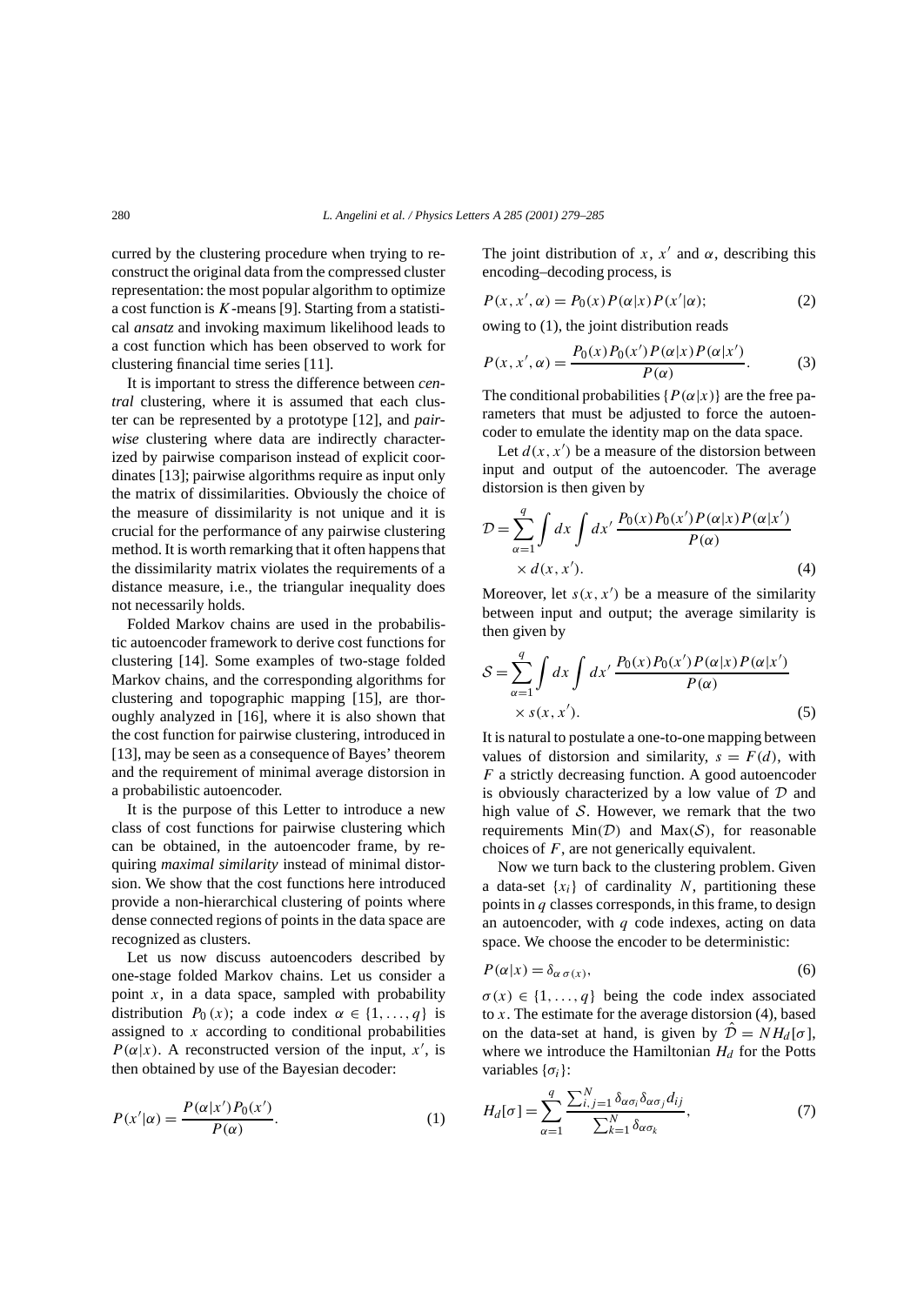where  $\sigma_i = \sigma(x_i)$ ,  $d_{ij} = d(x_i, x_j)$ . It turns out that  $H_d$ is equivalent to the cost function for pairwise clustering, influential in the clustering literature, introduced in [13].

The estimate for the average similarity is, similarly, given by  $\hat{S} = -NH_s[\sigma]$ , where we introduce the Hamiltonian *Hs*:

$$
H_{s}[\sigma] = -\sum_{\alpha=1}^{q} \frac{\sum_{i,j=1}^{N} \delta_{\alpha \sigma_{i}} \delta_{\alpha \sigma_{j}} s_{ij}}{\sum_{k=1}^{N} \delta_{\alpha \sigma_{k}}}.
$$
 (8)

If we choose the autoencoder by minimizing the average distorsion, then the best partition of the dataset in *q* classes corresponds to the ground state of  $H_d$ . If we choose it by maximizing the average similarity, then the ground state of  $H_s$  must be sought for, instead. Since both  $\{d_{ij}\}\$  and  $\{s_{ij}\}\$  may be taken positive, it follows that  $H_d$  is characterized by antiferromagnetic couplings between the Potts variables, while  $H_s$  is made of ferromagnetic couplings. Denominators in both  $H_d$  and  $H_s$  serve to enforce the coherence among the *q* clusters. In particular, without the denominator the ground state of  $H_s$  would correspond to a single big cluster.

The form of the function  $F$ , determining the relation between *s* and *d*, has to be specified. In what follows we consider two forms of this relation. A scale-free relation

$$
s_{ij} = F_{\gamma}(d_{ij}) = \left(\frac{d_{ij}}{\langle d \rangle}\right)^{-\gamma},\tag{9}
$$

depending on the exponent  $\gamma$ , and a scale-dependent relation

$$
s_{ij} = F_a(d_{ij}) = \exp\left(-\frac{1}{2a^2} \left(\frac{d_{ij}}{\langle d \rangle}\right)^2\right),\tag{10}
$$

depending on the scale *a*. In the formulas above,  $\langle d \rangle$  is the average dissimilarity over all the pairs of data-set points. The exponent  $\gamma$  will be restricted to assume small values so as to characterize the corresponding Potts model by long-range ferromagnetic couplings; the scale parameter *a* will be bounded in [0*,* 1].

At this point it is worth stressing that minimization of the distorsion and maximization of the similarity yield, in the autoencoder frame, different cost functions. The Hamiltonian  $H_d$  embodies the requirement that pairs of distant points (large  $d_{ij}$ ) should belong to different clusters. On the other hand, the Hamiltonian

*Hs*, for reasonable choices of *F*, concentrates on pairs of close points (small *d*) and forces them to belong to the same cluster. In other words,  $H_s$  may be seen to implement the idea that clusters should be searched for as dense connected regions in the data space.

We describe now the application of the variational criterions for clustering, described above, to some artificial and real data-sets. We consider two optimization algorithms to find the configuration of minimum cost: simulated annealing [17] and mean-field annealing [18]. Both approaches associate a Gibbs probability distribution to the functional to be optimized. Simulated annealing is a Monte Carlo technique which samples the Gibbs distribution as the temperature is reduced to zero, while mean-field annealing attempts to track an approximation, to the mean of the distribution, known as *mean field* approximation [19]. We remark that an efficient mean-field annealing algorithm for cost function (7), based on the EM scheme [20], is described in [13]: the generalization of that algorithm to (8) is straightforward.

In many cases cost functions  $H_d$  and  $H_s$  have very close global minima. For example, in Fig. 1(a) we depict an artificial data-set generated by two overlapping isotropic Gaussian distributions. In this case the natural measure of dissimilarity is Euclidean metrics, and we use  $q = 2$ . In Fig. 1(b) the corresponding ground state of  $H_d$  [21] is depicted: it is very close to the Bayesian solution, i.e., the solution obtained drawing the symmetry plane for the centers of the two Gaussians. A similar partition is obtained minimizing, by simulated annealing,  $H_s$ . As a measure of the difference between two partitions  $\{\sigma_i\}$  and  $\{\eta_i\}$ , we evaluate the following quantity:

$$
\epsilon = \frac{1}{N(N-1)} \sum_{i=1}^{N} \sum_{j=1, j \neq i}^{N} (\delta_{\sigma_i \sigma_j} - \delta_{\eta_i \eta_j})^2
$$
(11)

which counts the number of pairs of points upon which the two partitions disagree. Using the scale-dependent  $F_a$ , we find the ground state of  $H_s$  to differ from those of  $H_d$  by  $\epsilon$  < 0.01 varying *a* in [0.05, 1]. Analogously, using the scale-free  $F_{\gamma}$ , with  $\gamma \in [0.1, 1.5]$ , we find  $\epsilon$  < 0.02 when we compare the ground state of *H<sub>s</sub>* with those of  $H_d$ . Hence, on this data-set, the cost functions introduced above work similarly within wide ranges of  $\gamma$  and *a* values.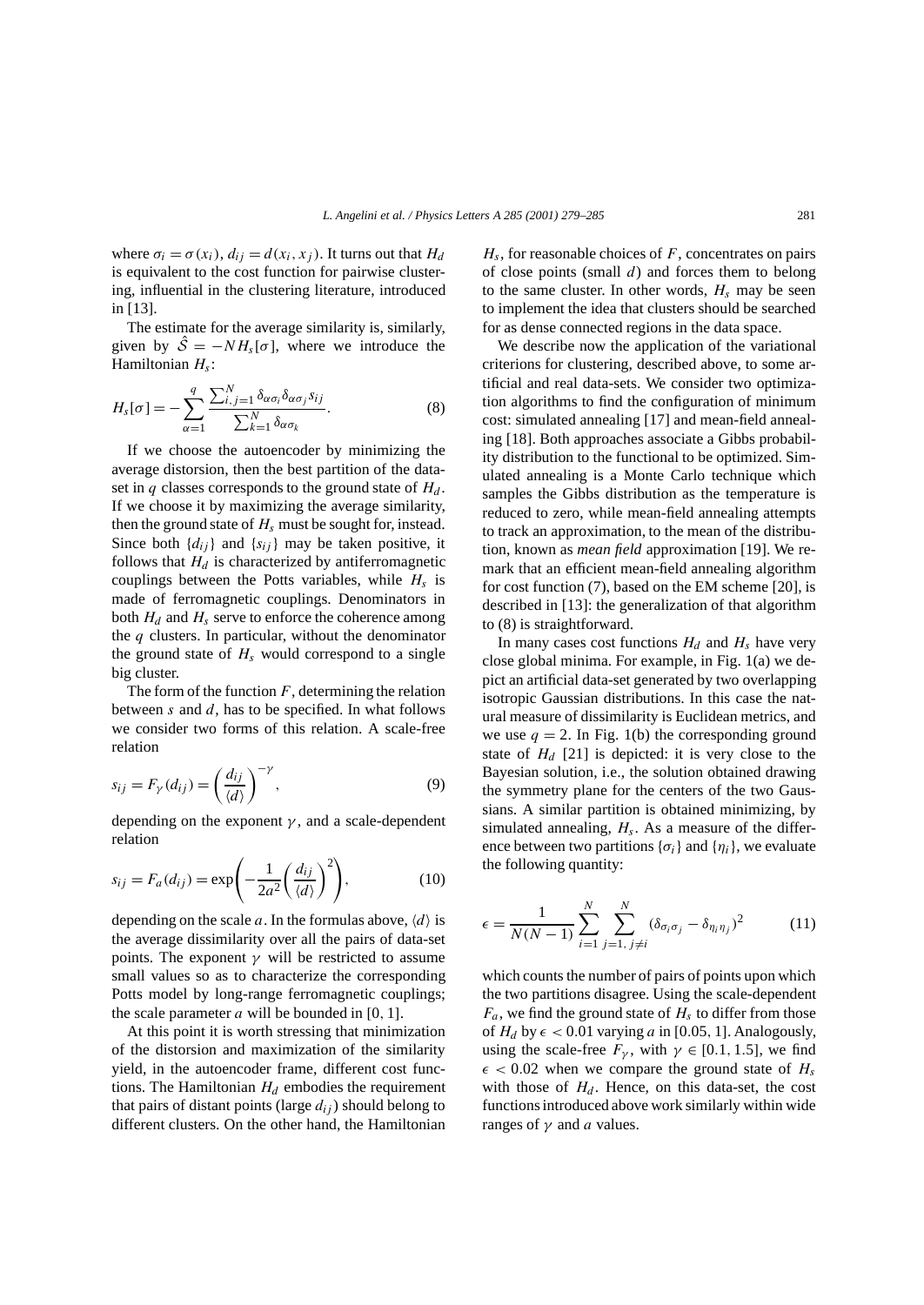

Fig. 1. (a) An artificial data-set made of two Gaussian clusters, each consisting of 100 points. Empty squares and black circles refer to the two different clusters. (b) Clustering result obtained by minimization of  $H_d$  (see the text).

We find a similar behaviour with respect to the famous IRIS data of Anderson [22]. This data-set has often been used as a standard for testing clustering algorithms: it consists of three clusters (Virginica, Versicolor and Setosa) and there are 50 objects in **R**<sup>4</sup> per cluster. Two clusters (Virginica, Versicolor) are very overlapping. The clustering result, with  $q = 3$ and minimizing  $H_d$ , consists of three clusters of 61, 39 and 50 points, respectively, with 90% of correct classification percentage. We obtain exactly the same partition by minimizing  $H_s$  using a scale-free  $F$  (with  $\gamma \in [0.15, 1.45]$ , and using a scale-dependent *F* (with *a* ∈ [0*.*25*,* 1]). For *a* ∈ [0*.*1*,* 0*.*25] we obtain, in the scale-dependent case, a slightly different partition with clusters' sizes 58, 42, 50 and correct classification percentage 93*.*3%. These results show that also in the IRIS case the pairwise clustering procedures by distorsion minimization and similarity maximization are almost equivalent.

A typical situation resulting in different answers from  $H_d$  and  $H_s$  is depicted in Fig. 2(a). This twodimensional data-set is made of an elongated cluster and a Gaussian distributed circular one. It is evident that two dense connected regions are present, and that the farthest pairs of points belong to the same connected region. This is the type of data-set such that minimizing the distorsion is not equivalent to maximizing the similarity. In Fig. 2(b) the partition we obtain minimizing  $H_d$  is depicted: it fails to recognize the structure in the data-set. Let us now consider the ground state of *Hs* with the scale-dependent *F*. For  $a < 0.7$  the ground state, depicted in Fig. 2(c), recognizes with 99% accuracy the data structure. At *a* ∼ 0*.*7 a transition phenomenon occurs: the configuration depicted in Fig. 2(c) ceases to be the global minimum, the new ground state (Fig.  $2(d)$ ) being very close to the solution by  $H_d$ . In Fig. 3(a) we depict the efficiency of the classification versus the resolution parameter *a*, for the scale dependent  $F$ , while in Fig. 3(b) we consider a sequence of  $a$ -values and we plot the  $\epsilon$  between partitions corresponding to adjacent values of *a*. The peak at  $a = 0.7$  is the indicator of the transition between global minima. Finally, in Fig. 3(c) the size of the two clusters, versus *a*, is depicted. Concerning the scale-free  $F$ , in Fig. 4 the same plots as in Fig. 3 are depicted, showing that the *good* minimum is stable for a wide range of *γ* .

The choice of the optimization algorithm deserves a comment. All the results described above are obtained by simulated annealing; we also apply the mean-field annealing scheme, described in [13], and we always find a configuration very close to the one from simulated annealing, while spending less computational time. This confirms that optimization algorithms rooted on mean-field theory yield quickly a good solution on these problems [18].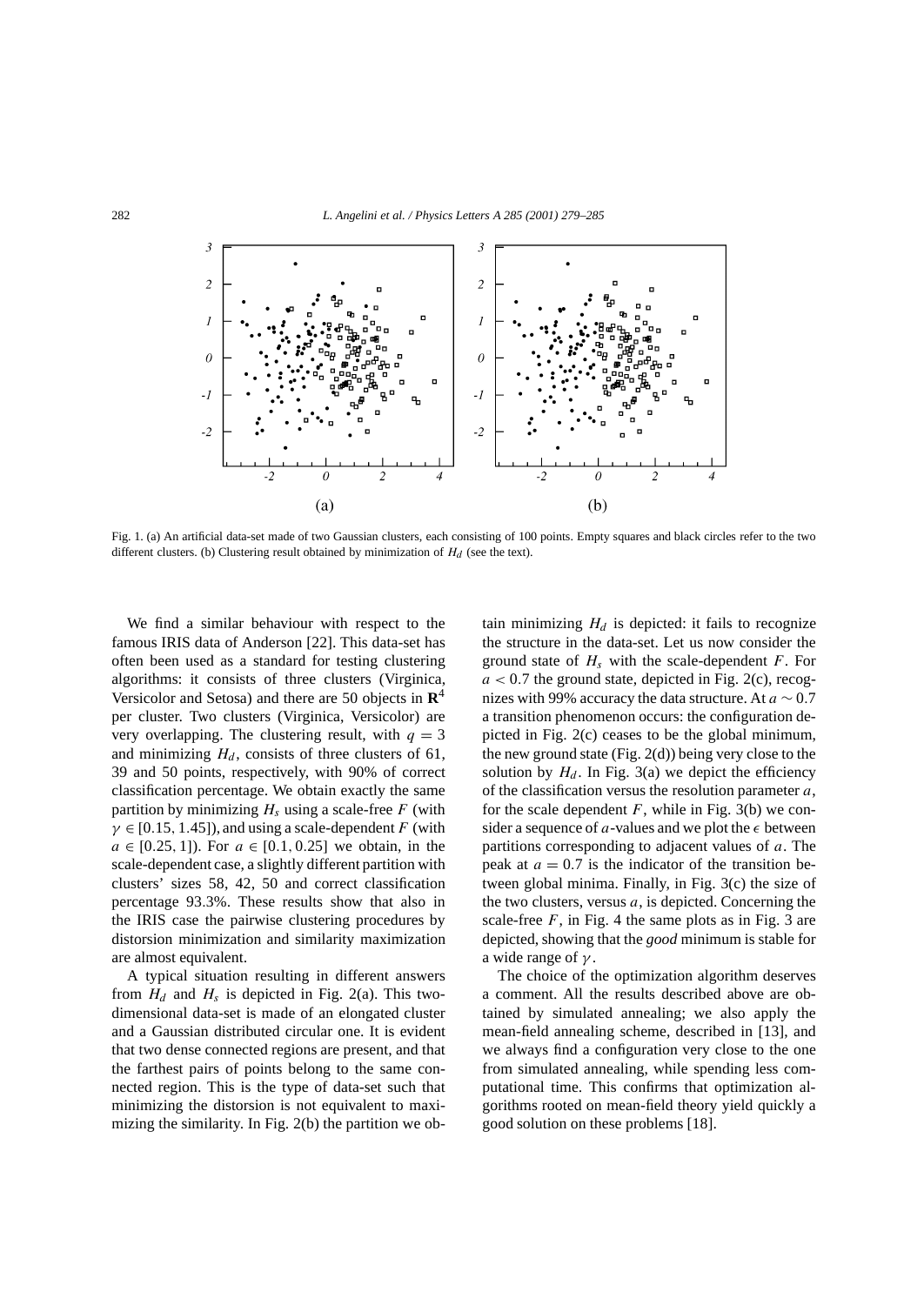

Fig. 2. (a) An artificial data-set made of an elongated cluster of 500 points (empty circles) and a circular cluster of 200 points (black circles). (b) Partition by minimizing  $H_d$ . (c) Partition by minimizing scale dependent  $H_s$  with  $a < 0.7$ . (d) Partition by minimizing scale dependent  $H_s$ with *a >* 0*.*7.

In summary, we address non-hierarchical pairwise clustering and, working in the probabilistic autoencoder frame, we introduce a class of cost functions arising from the request of maximal average similarity between the input and the output of the autoencoder. Our simulations show that the partition provided by these new cost functions corresponds to extract dense connected regions in data space, and that a relevant discrepancy with the partition provided by the cost function introduced in [13] is to be expected in case of non-trivial geometry of clusters. We note that the approach to clustering here described has some

similarities with the method in [7]: indeed, in both cases clustering is mapped onto a ferromagnetic Potts model with couplings decreasing with the distance. In the superparamagnetic approach, however, *q* is not related to the number of classes present in the data-set and one obtains hierarchical clustering as the temperature of the Potts model is varied. In the present case *q* is the number of classes, which is supposed to be known (non-hierarchical clustering), and the denominators in the Hamiltonian, ensuring clusters's coherence, leads to a non-trivial ground state which reflects data structure. We consider two classes of cost func-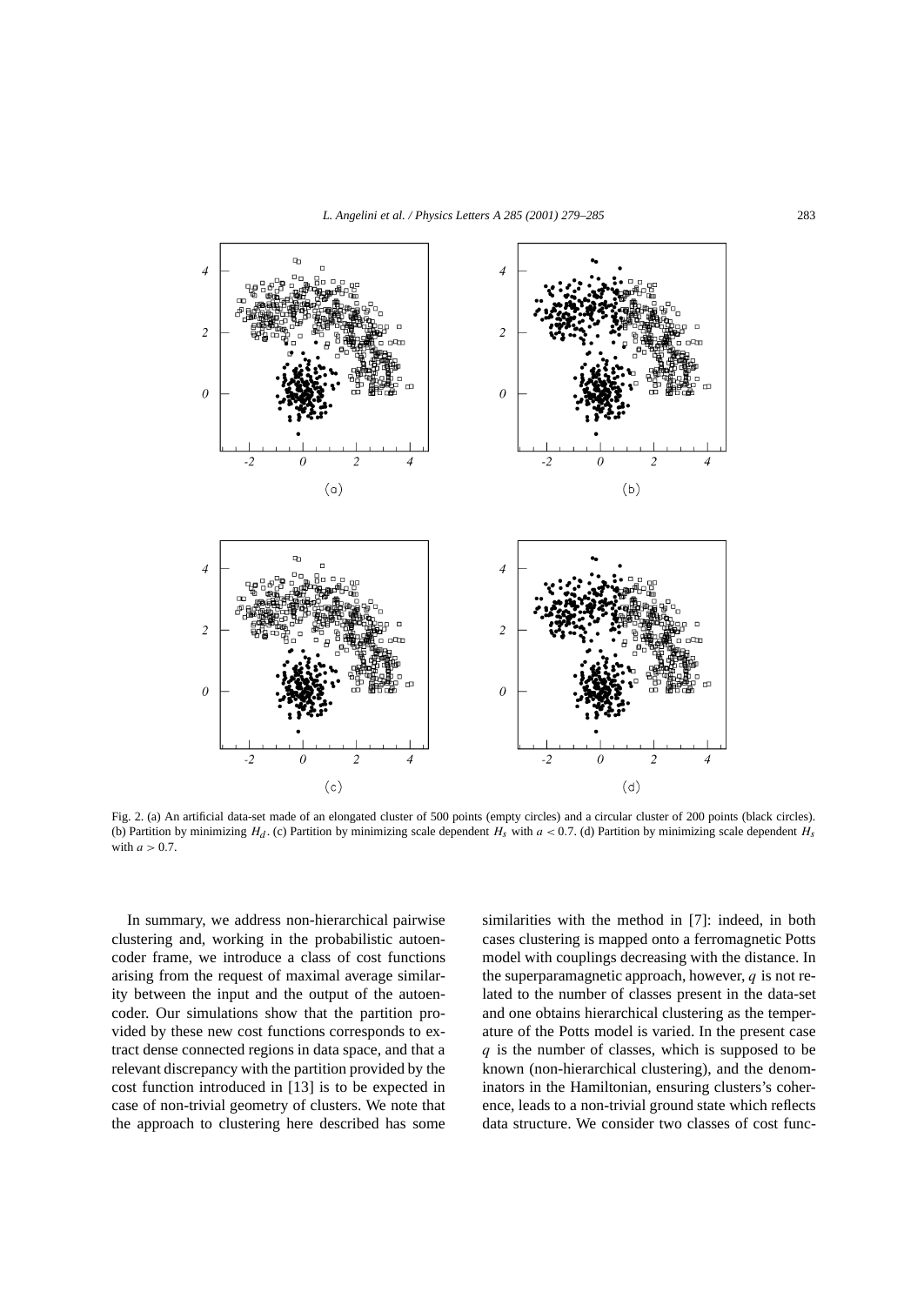

Fig. 3. (a) The efficiency (percentage of correctly classified points) versus *a*, obtained on the data-set depicted in Fig. 2 by minimizing *Hs* with scale-dependent *F*. The dashed line is the efficiency obtained by minimization of  $H_d$ . (b) The  $\epsilon$  parameter (see the text), between partitions corresponding to adjacent values of *a*, is plotted versus *a*. (c) The size of the two output clusters versus *a*.



Fig. 4. (a) The efficiency (percentage of correctly classified points) versus *γ* , obtained on the data-set depicted in Fig. 2 by minimizing *Hs* with scale-independent *F*. The dashed line is the efficiency obtained by minimization of  $H_d$ . (b) The  $\epsilon$  parameter (see the text), between partitions corresponding to adjacent values of  $\gamma$ , is plotted versus  $\gamma$ . (c) The size of the two output clusters versus  $\gamma$ .

tion. Scale-free cost functions depend on the exponent *γ* , while scale-dependent ones depend on the scaleparameter *a*. Varying *a*, i.e., changing the resolution at which the data-set is processed, may give rise to transitions between different partitions; in the scale-free case, the clustering output is fairly stable, with respect to  $\gamma$ , in a wide range.

Further work will be devoted to test these new cost functions on other real applications and to study related issues, such as the introduction of an *adaptive* relation between distorsion and similarity, i.e., the function  $s = F(d)$  might be depending on the properties of the data-set in a neighbourhood of the pair of points under consideration. It will be also important to de